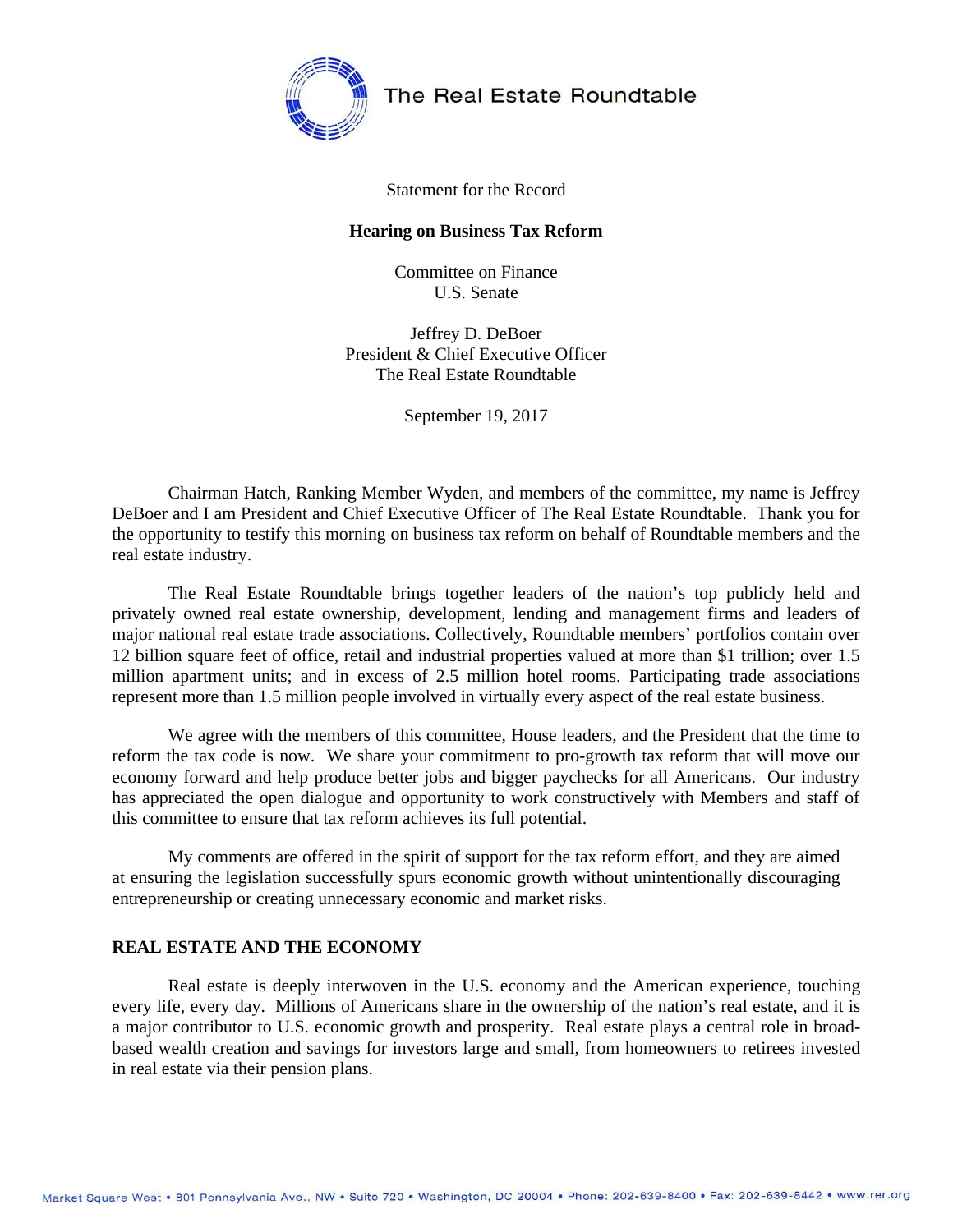Commercial real estate provides the evolving physical spaces in which Americans work, shop, learn, live, pray, play, and heal. From retail centers to assisted living facilities, from multifamily housing to industrial property, transformations are underway in the "built environment." Investment in upgrading and improving U.S. commercial real estate is enhancing workplace productivity and improving the quality of life in our communities.

Among its many and varied economic contributions, the real estate industry is one of the leading job creators in the United States, employing over 13 million Americans—more than one in every 10 full-time U.S. workers—in a wide range of well-paying jobs. Real estate companies are engaged in a broad array of activities and services. This includes jobs in construction, planning, architecture, building maintenance, management, environmental consulting, leasing, brokerage, mortgage lending, accounting and legal services, agriculture, investment advising, interior design and more.

Commercial real estate encompasses many property types, from office buildings, warehouses, retail centers and regional shopping malls, to industrial properties, hotels, convenience stores, multifamily communities, medical centers, senior living facilities, gas stations, land and more. Conservatively estimated, the total value of U.S. commercial real estate in 2016 was \$13 to \$15 trillion, a level that roughly matches the market cap of domestic companies on the New York Stock Exchange. Investor-owned commercial properties account for roughly 90 percent of the total value, with the remainder being owner-occupied. Based on the latest data available from the Federal Reserve, U.S. commercial real estate is conservatively leveraged with about \$3.8 trillion of commercial real estate debt.

Industry activity accounts for nearly one-quarter of taxes collected at all levels of government (this includes income, property and sales taxes). Taxes derived from real estate ownership and its sale/transfer represent the largest source — in some cases approximately 70 percent — of local tax revenues, helping to pay for schools, roads, law enforcement and other essential public services. Real estate provides a safe and stable investment for individuals across the country, and notably, retirees. Over \$370 billion is invested in real estate and real estate-backed investments by taxexempt organizations (pension funds, foundations, educational endowments and charities).

Commercial real estate is a capital-intensive asset, meaning that income-producing buildings require constant infusions of capital for acquisition and construction needs, ongoing repairs and maintenance, and to address tenants' ever-changing technological requirements. Every homeowner in America who has had to repair a roof or to replace a furnace understands and appreciates that buildings are not a one-time, fixed expense. Real estate development, and the real estate improvements necessary for a building to avoid obsolescence, serves as a constant and powerful economic multiplier. Real estate capital expenditures ripple through the economy—creating jobs and generating economic growth.

Real estate investment is a long-term commitment and involves time horizons measured in five to ten year increments, or longer—not the three-month quarters that other industries and asset classes use to measure their performance. Consequently, from small towns to urban centers, real estate ownership in the United States represents a positive, bullish bet on America's economic future.

At the same time, the health and stability of U.S. real estate is heavily dependent on broader trends in the economy. Debt and deficits matter to real estate because of their impact on interest rates, the cost of borrowing, and the availability of private capital for investment and job creation.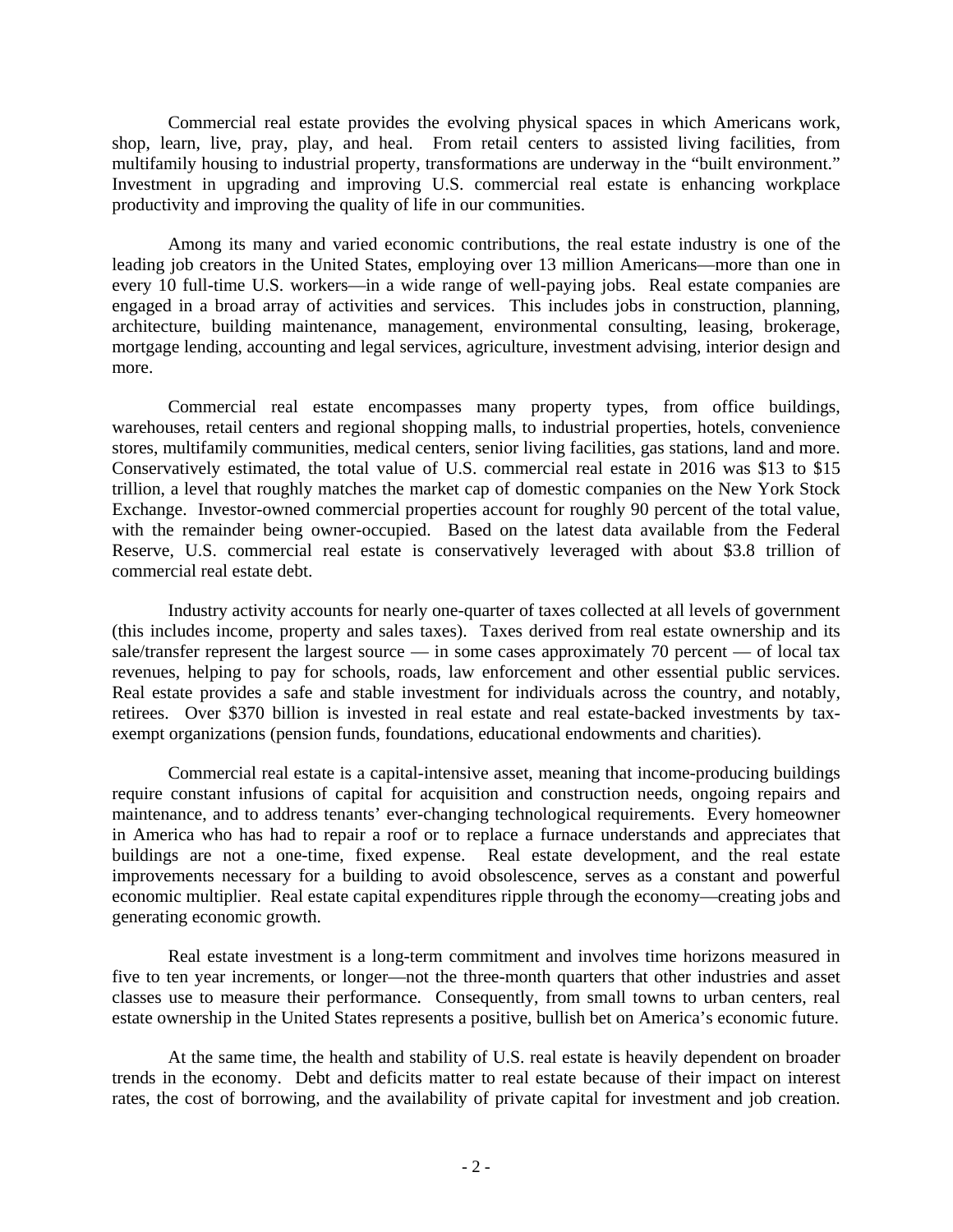On one hand, some tax policies may cease to be pro-growth if they are financed through an increase in the federal deficit. On the other hand, some revenue-raising options under discussion would slow growth and put downward pressure on wages and employment, so revenue neutrality for its own sake is not desirable.

Ultimately, the supply of real estate should be responsive to demand in order to support sustainable economic growth, and demand for real estate correlates with the overall level of economic activity. Thus, where goes the economy, so goes real estate. And where goes real estate, so goes the economy. The two are inextricably linked.

## **PRINCIPLES FOR SUSTAINABLE, PRO-GROWTH BUSINESS TAX REFORM**

The real estate industry agrees that tax simplification and reform is needed and long overdue. We should restructure our nation's tax laws to unleash entrepreneurship, capital formation, and job creation. At the same time, Congress should undertake comprehensive tax reform with caution, given the potential for tremendous economic dislocation. Tax policy changes that affect the owners, developers, investors and financiers of commercial real estate will have a significant impact on the U.S. economy, potentially in unforeseen ways.

A broad-based acceleration of economic growth through tax reform would boost real estate construction and development and spur job creation. However, Congress should be wary of changes that result in short-term, artificial stimulus and a burst of real estate investment that is ultimately unsustainable and counterproductive. Real estate investment should be demand driven, not tax driven. In short, we should avoid policies that create a "sugar high" that is fleeting and potentially damaging to our future economic health.

Because of the long-term commitment required in real estate investment, we are deeply concerned with how tax changes will affect jobs, wages, and economic activity not just tomorrow, but well into the future. In order to improve the economy's trajectory, growth should be predicated on sound reforms that change underlying economic conditions.

Fortunately, today's commercial real estate markets are grounded in strong fundamentals, as indicated by generally low vacancy rates, positive growth of rents and stable net operating income. By most measures, commercial real estate conditions accurately reflect market supply and demand.<sup>1</sup> Sources of equity and debt capital are largely available for economically viable real estate projects. In some parts of the country and in certain markets, initial signs of oversupply are starting to emerge. These signs are typical and expected in a healthy real estate cycle.

We urge the Finance Committee to be mindful of how proposed changes in commercial real estate taxation could dramatically affect not only real estate investment activities but also job growth, retirement savings, lending institutions, pension funds, and, of course, local communities.

Positive reforms will spur job-creating activity. For example, tax reform that recognizes and rewards appropriate levels of risk taking will encourage productive construction and development activities, ensuring that real estate remains an engine of economic activity. Tax reform can also spur

<sup>1</sup> The Real Estate Roundtable, *Sentiment Index: Second Quarter 2017* (May 5, 2017), *available at*: http://www.rer.org/Q2-2017-RER-Sentiment-Index.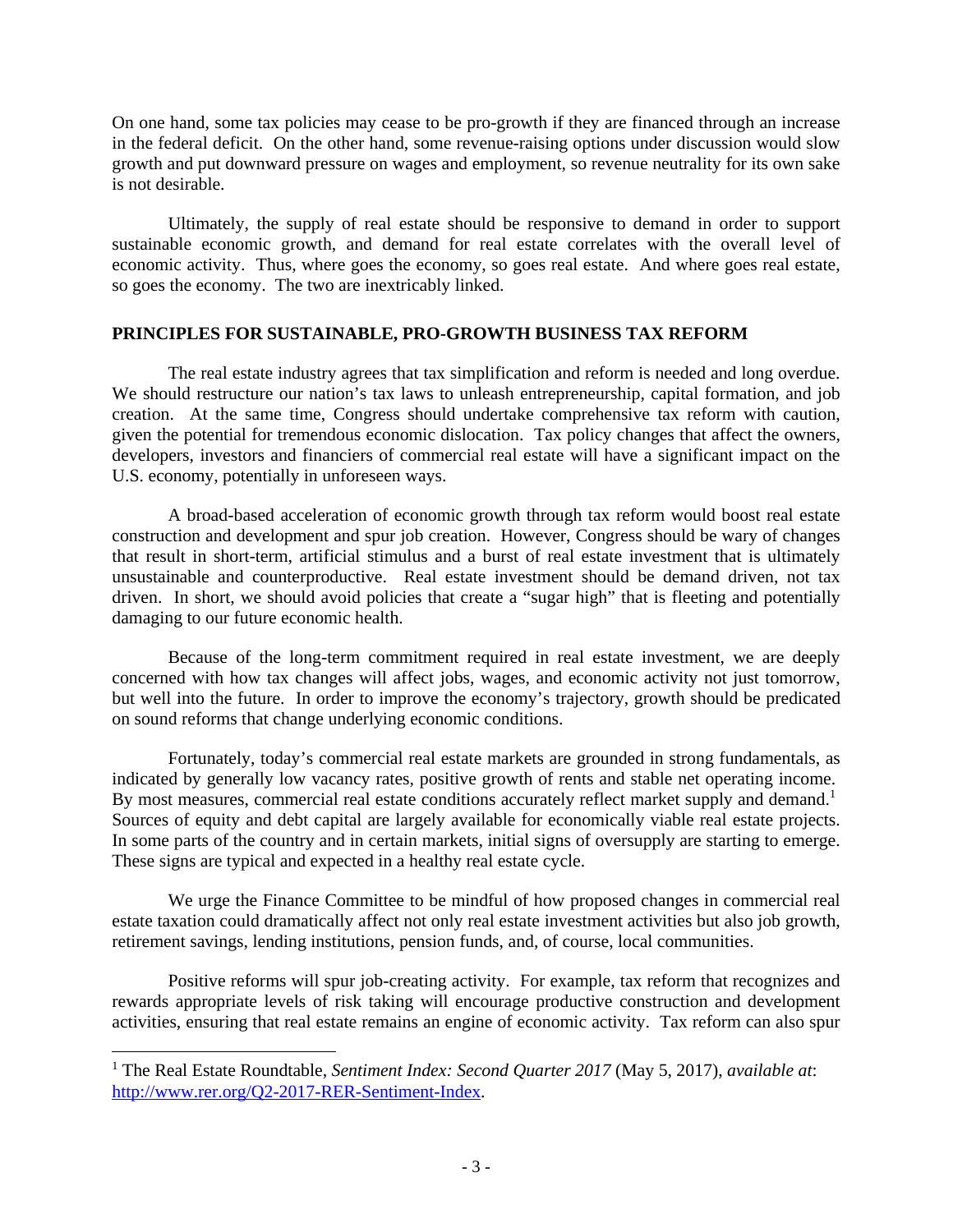job creation, and assist the nation in achieving energy independence, by encouraging capital investments in innovative and energy-efficient construction of buildings and tenant spaces. Repealing the *Foreign Investment in Real Property Tax Act* (*FIRPTA*) would open up new sources of private capital for U.S. real estate and infrastructure projects. Authorizing States to impose sales tax collection requirements on remote sellers would end harmful tax discrimination against brick and mortar retailers and improve the economic well-being of local communities.

Alternatively, some reforms might prove counter-productive to long-term economic growth. Of major concern are proposals that could result in substantial losses in real estate valuation. Lower values could result from artificially stimulating excess supply, or adopting policies that increase the cost of capital through higher borrowing costs. Lower property values produce a cascade of negative economic impacts, affecting property owners' ability to obtain credit, reducing tax revenues collected by local governments and eroding the value of retirees' pension fund portfolios.

Thus, as much as we welcome a simpler, more rational tax code — and any associated improvements in U.S. competitiveness abroad — we continue to urge that comprehensive tax restructuring be undertaken with caution, given the potential for tremendous economic dislocation.

As history illustrates, the unintended consequences of tax reform can be disastrous for individual business sectors and the economy as a whole. A case in point is the *Tax Reform Act of 1986*, which ushered in over-reaching and over-reactive policies — in some cases on a retroactive basis. Significant, negative policy changes were applied to pre-existing investments. Taken together, these changes had a destabilizing effect on commercial real estate values, financial institutions, the federal government and state and local tax bases. It took years for the overall industry to regain its productive footing, and certain aspects of the economy never recovered.

A nostalgia for the *Tax Reform Act of 1986* has grown and spread in Washington over the years. The *1986 Act* is frequently cited as the model that 21st century tax reform should strive to mimic. The actual economic evidence is much less favorable.<sup>2</sup> If there is a major lesson we can draw from the *1986 Act*, perhaps it is this: revenue-raising policy changes tend to be much more enduring than reductions in tax rates, which are more easily undone to accommodate changing needs related to fiscal policy.<sup>3</sup>

<sup>&</sup>lt;sup>2</sup> Both economic growth and job creation slowed dramatically in the United States for a number of reasons after the *Tax Reform Act of 1986* took effect. In the five years before the legislation was adopted (1982-86), the United States' real rate of economic growth averaged 3.55 percent. In the five years after enactment of the 1986 Act (1987-1991), the United States' economic growth rate averaged 2.64 percent. World Bank National Accounts Database (accessed Sept. 14, 2017). Similarly, in the five years prior to its enactment (1982-1986), the United States created an average of 160 thousand jobs per month. In the five years after its passage (1987-1991), the United States created 130 thousand jobs per month, or 30 thousand fewer than before its enactment. U.S. Department of Labor, Bureau of Labor Statistics, Current Employment Statistics Survey (accessed Sept. 14, 2017).

<sup>&</sup>lt;sup>3</sup> The 28 percent maximum individual income tax rate in the *Tax Reform Act of 1986* lasted three years before increasing to 31 percent in a bipartisan budget agreement. Three years later, in 1993, the maximum income tax rate increased again to 39.6 percent. In contrast, the base broadeners, such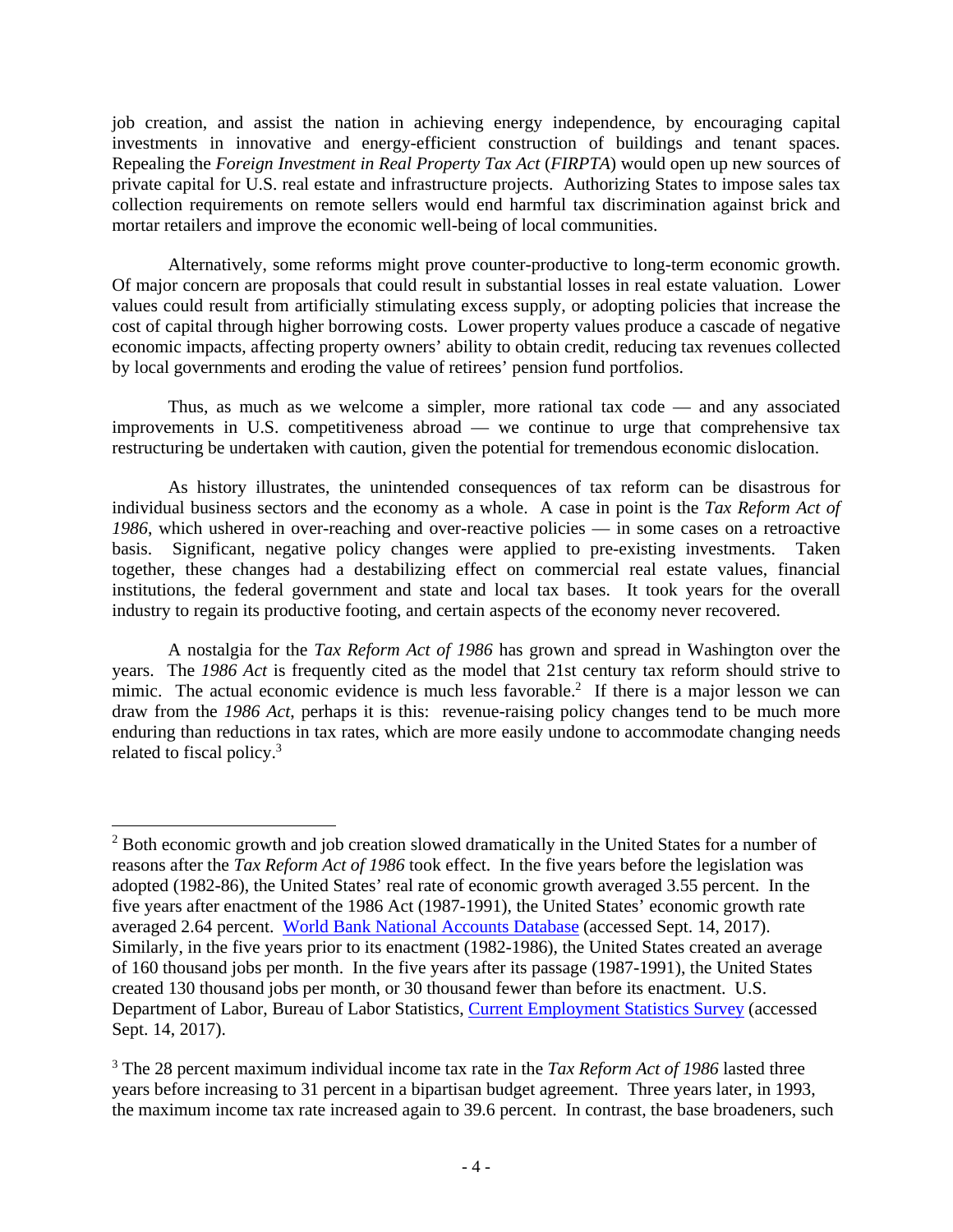We believe the four principles below should guide and inform your efforts to achieve a significant, pro-growth overhaul of the nation's tax code:

- 1. Tax reform should encourage capital formation (from domestic and foreign sources) and appropriate risk-taking, while also providing stable, predictable, and permanent rules conducive to long-term investment;
- 2. Tax reform should ensure that tax rules closely reflect the economics of the underlying transaction — avoiding either excessive marketplace incentives or disincentives that distort the flow of capital investment;
- 3. Tax reform should recognize that, in limited and narrow situations (*e.g.*, low-income housing and investment in economically challenged areas), tax incentives are needed to address market failures and encourage capital to flow toward socially desirable projects; and
- 4. Tax reform should provide a well-designed transition regime that minimizes dislocation in real estate markets.

In short, rational taxation of real estate assets and entities will support job creation and facilitate sound, environmentally-responsible real estate investment and development, while also contributing to strong property values and well-served, livable communities.

## **POTENTIAL ELEMENTS OF BUSINESS TAX REFORM AND THEIR IMPACT ON REAL ESTATE**

In June of last year, House Ways and Means Committee Chairman Kevin Brady (R-TX), House Speaker Paul Ryan (R-WI), and the House Republican Conference put forward *A Better Way*, a bold tax reform proposal aimed at creating a modern tax code. We support the Blueprint's underlying objectives, including the desire to reform the tax system to promote economic growth, capital formation, and job creation. In addition, this committee has explored several tax reform options, including corporate tax integration. Senator Wyden has released a number of tax reform discussion drafts related to various issue areas. In April, the President's economic team released a one-page outline of the Administration's tax reform priorities. In July, Congressional leaders, the Treasury Secretary, and the Director of the National Economic Council issued a joint statement identifying several areas of agreement. While the details of tax reform remain uncertain, these events have shed light on the potential contours of comprehensive tax legislation. The remainder of my testimony will focus on specific elements of business tax reform under consideration. Of course, our views and input will continue to evolve as additional information and details are made available.

<u> 1989 - Johann Stein, marwolaethau a gweledydd a ganlad y ganlad y ganlad y ganlad y ganlad y ganlad y ganlad</u>

as the lengthening of cost recovery schedules and limitations on passive activity losses, became permanent fixtures of the tax code.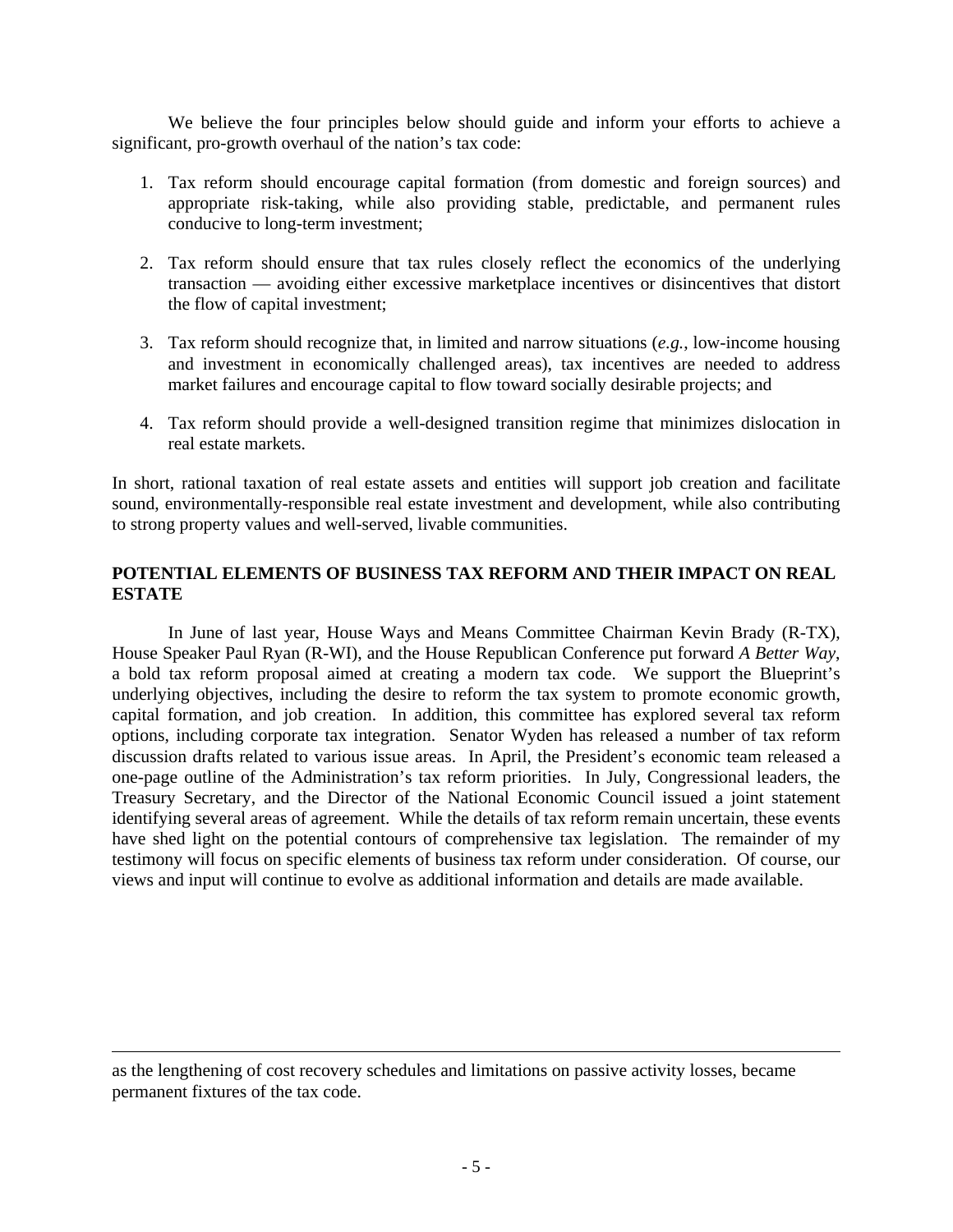### **The Business Interest Deduction – An Ordinary and Necessary Expense Critical to Real Estate Ownership, Development and Financing**

The House Blueprint and other reform proposals have advocated limiting or repealing the deductibility of net interest expense for business-related debt. Restrictions on interest deductibility would cause enormous damage to U.S. commercial real estate by dragging down property values and discouraging new investment.

Access to financing and credit is critical to the health of U.S. real estate and the overall economy. As a general matter, business interest expense is appropriately deducted under the basic principle that interest is an ordinary and necessary business expense. For real estate in particular, because the vast majority of real estate is held in pass-through form, the interest deduction does not result in a tax-induced distortion in investment financing decisions.

The ability to finance productive investment and entrepreneurial activity with borrowed capital has driven economic growth and job creation in the United States for generations. America's capital markets are the deepest in the world and provide our economy with a valuable competitive advantage.

Borrowing is not limited to large companies—four out of five small businesses rely on debt financing. Businesses rely on credit for working capital and to weather shifts in demand. Limiting the deductibility of interest would increase the cost of capital, discouraging business formation and making it harder to grow into larger businesses. Over time, rising interest rates will magnify the harm, potentially leading to greater financial volatility and higher default rates.

The notion that business interest should be deductible is deeply ingrained in our economic system and precedes the modern income tax itself. The corporate income tax of 1894 included a deduction for business interest. In both an income tax system and a cash flow tax system, business interest expense is appropriately deducted under the basic principle that interest is an ordinary and necessary business expense. Any economic bias in favor of debt-financed investment principally relates to the tax penalty on the shareholders of C corporations, who are double-taxed on their equity investments. Real estate is held typically in pass-through form, and the interest deduction does not result in a tax subsidy for debt-financed real estate investment.

Repealing or imposing limits on the deductibility of business interest would fundamentally change the underlying economics of business activity, including commercial real estate transactions. This could lead to fewer loans being refinanced, fewer new projects being developed, and fewer jobs being created. Legislation altering the tax treatment of existing debt could harm previously successful firms, pushing some close to the brink of insolvency or even into bankruptcy. By increasing the cost of capital, tax limitations on business debt could dramatically reduce real estate investment, reducing property values across the country, and discouraging entrepreneurship and responsible risk-taking.

The burden of changing the deductibility of interest may fall disproportionately on entrepreneurs and small developers—those most likely to own properties in small and medium-sized markets—because they use greater leverage to finance their activities and lack the deep portfolio of assets to absorb the losses generated from expensing. Restrictions may also impede efforts to attract private capital for infrastructure investment.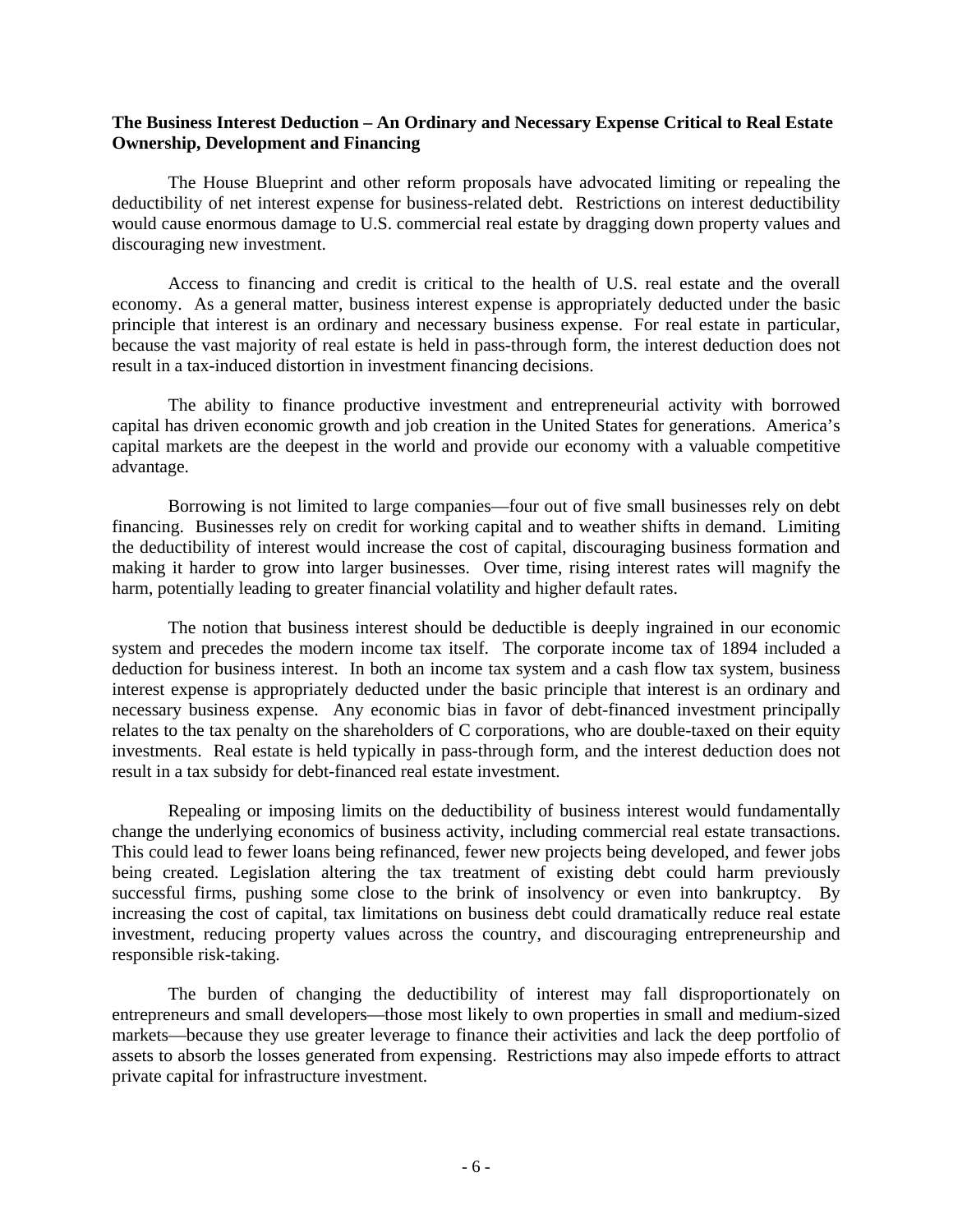Private sector economists have modeled for the industry the impact that elimination of the deductibility of business interest would have on real estate investment and property values. They examined tax reform based on the rates and structure of the House Blueprint, but without the immediate expensing of structures. Their research suggests the negative impact on property values and the after-tax returns on real estate investment would be severe. For all of these reasons, Congress should ensure that tax reform preserves the current tax treatment of business interest.

## **Cost Recovery and the Expensing of Capital Investment – Tax Rules Should Track the Actual Economics of Real Estate Ownership**

Rather than taxing businesses on their net income, the House Blueprint seeks to tax businesses on their net cash flow. For a domestic business, the full cost of a new investment would be recovered (deducted) immediately, rather than recovered (depreciated) over the economic life of the investment. The underlying expectation is that the shift to cash flow taxation will spur growth by reducing the tax burden on new investment. While the joint statement in July appeared to move away from a complete cash flow business tax system, it did promise "unprecedented" expensing of capital investment.

Economic studies suggest that expensing in the abstract is a powerful, pro-growth tax policy. Personal property and certain real estate assets already benefit from accelerated and bonus depreciation. Today, 90 percent of the cost of an investment in three-year property is recovered for tax purposes within the first 18 months of its use. Five-year property is 78 percent recovered in the first 18 months. Even seven-year property is nearly 70 percent recovered in the first 18 months.<sup>4</sup> Expensing these short-lived asset classes makes sense. Current tax policy is already well on the way towards the expensing of equipment and machinery, and full expensing of these assets may offer significant tax simplification advantages. Alternatively, the Committee could consider proposals aimed at simplifying cost recovery for short-lived assets, such as Senator Wyden's pooling proposal.

However, real estate is different from these other capital assets. Structures are long-lived, require constant infusions of capital, and typically sell for a gain. Thus, real estate is subject to much longer recovery periods and slower recovery methods. Expensing real estate would constitute a much more dramatic shift from current law with unknown consequences. The challenges associated with transitioning real estate to an expensing regime are immense and, likely, prohibitively costly.

The Tax Foundation's own analysis of the economic impact of immediate expensing reveals that nearly 73 percent of the boost to economic growth generated from the full expensing of capital investment would come directly from new real estate construction, development, and investment.<sup>5</sup> While real estate represents a large and important share of the U.S. economy, it is not 3/4 of the overall pie. The Tax Foundation analysis suggests that the boost to GDP from immediate expensing would not drive a broad-based, demand-driven increase in economic activity. On the contrary, it

<sup>&</sup>lt;sup>4</sup> David Mericle & Dan Stuyven, Corporate Tax Reform: Trading Interest Deductibility for Full Capex Expensing (Goldman Sachs Economics Research, Nov. 30, 2016). *See also* Ryan Corcoran et al, *Understand Common Complexities when Applying Bonus Depreciation*, RSM Insight Article (Feb. 7, 2017).

<sup>5</sup> Stephen J. Entin, *Tax Treatment of Structures Under Expensing* (May 24, 2017).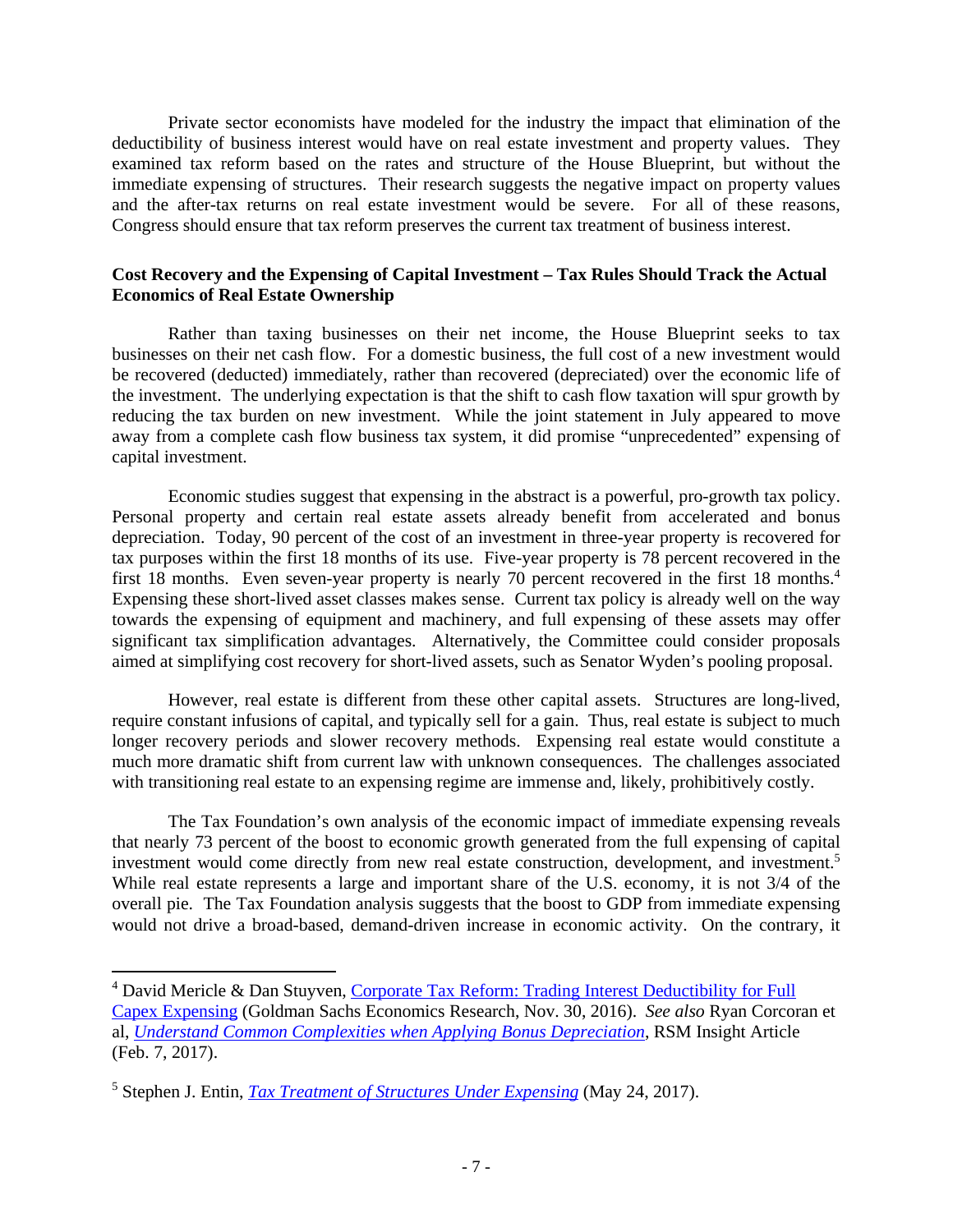suggests that any boost to short-term growth would stem from an untested tax policy that is likely to over-stimulate real estate markets.

The industry concerns with expensing are based on historical experience. Accelerated depreciation of real estate in the early 1980s led to tax driven, uneconomic investment. Taxmotivated stimulation of real estate construction that is ungrounded in sound economic fundamentals, such as rental income and property appreciation expectations, creates imbalances and instability in real estate markets. No other major country in the world has immediate expensing of real estate. The market implications of expensing real estate are risky, untested, and unpredictable. The negative consequences could harm state and local communities (through reductions in state and local property tax revenue), the financial security of retirees (through pension investments tied to real estate), and the banking system (through the declining value of real estate on bank balance sheets and systemic risk to the financial system).

The House Blueprint proposes to deviate from cash flow taxation in two key ways that would have critical implications for real estate. First, land would not qualify for immediate expensing, only the value of structures. Second, as discussed above, businesses could not deduct currently their net interest expense. As a result, two major expenses associated with investing in real estate—the cost of the underlying land and the cost of borrowing capital to purchase the real estate—would be excluded from the basic architecture of the cash flow tax system.

Land represents a major share, on average roughly 30 percent, of the value of real estate. The House Blueprint offers no express rationale for the exclusion of land from immediate expensing. The two suggestions offered informally to-date have been that land is a "non-wasting" asset and "we're not making any more of it." However, the actual economic life of an asset and its status as a manufactured good is irrelevant to a system that seeks to tax net cash flow. Under the Blueprint's own terms, land should qualify for expensing. Denying taxpayers' ability to expense land would create the very same economic distortions that the Blueprint is seeking to remove from the tax code. It would shift resources to other asset classes for reasons that are purely tax-motivated. In addition, it would create new geographic disparities and distortions based on the relative share of land in the cost of real estate.

Current cost recovery rules do need reform. The real estate industry favors tax rules that closely reflect the economics of transactions. Existing depreciation schedules are too long. The Massachusetts Institute of Technology (MIT) recently conducted a comprehensive study on the rate of economic depreciation for commercial real estate.<sup>6</sup> MIT analyzed over 120,000 actual transactions and 13,000 land/development sites and developed a model of the entire life cycle of commercial property. For the first time, ongoing capital expenditures were added to the depreciation analysis. The research makes great strides in separating the value of land from the value of structures. The MIT study controlled for property and location characteristics much more extensively than any prior published research. The study is a tremendous improvement over prior government studies, which rely on data from the 1960s and 1970s. The bottom line is that the appropriate straight-line depreciations periods for real estate should be closer to 20 years, not 27.5 or

<sup>6</sup> Professor David Geltner and Sheharyar Bokhari, *Commercial Buildings Capital Consumption in the United States*, (MIT Center for Real Estate, Nov. 2015); *see also* Andrew B. Lyon & William A McBride, *Tax Policy Implications of New Measures of Building Depreciation*, TAX NOTES (June 20, 2016).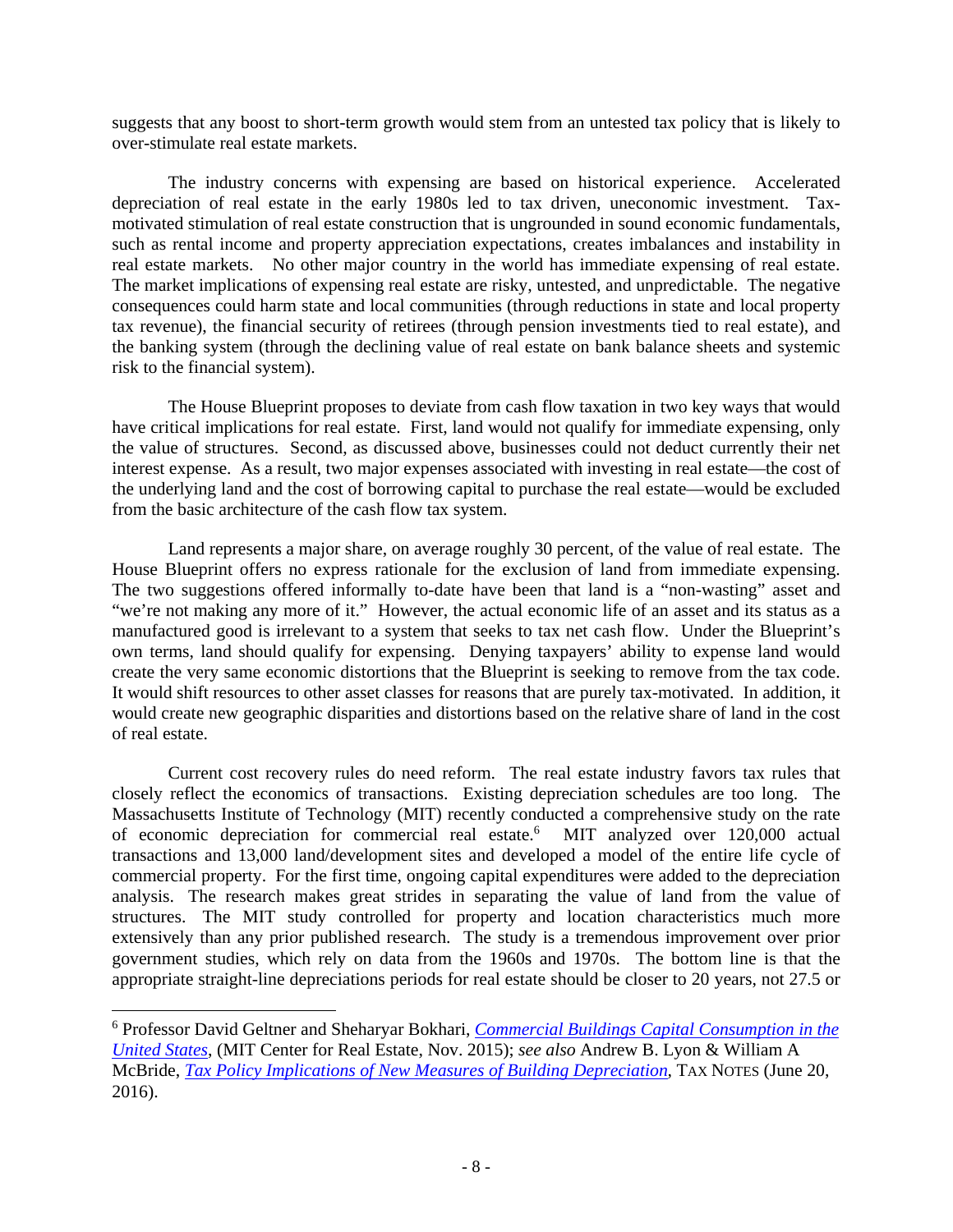39 years. Shortening the straight-line depreciation of real estate to 20 years, rather than expensing, would spur investment that is sustainable and economically sound.

With respect to depreciation "recapture," the tax law should continue to recognize that a portion of the income received on the sale of real estate reflects the appreciation of the underlying land and is appropriately taxed at the reduced capital gains rate.

#### **Pass-Through Reform: Tax Changes Should Promote Growth and Entrepreneurship for All Forms of Business Activity**

Our pass-through regime is a competitive strength of the U.S. tax system, not a burden. Entity choice is a differentiator that contributes to our entrepreneurial culture. The expansion of the pass-through sector has allowed American businesses to avoid the rigid nature of the corporate form and its many demands on legal structure and governance that are unrelated to tax considerations. Partnership tax rules promote job creation by increasing business flexibility and facilitating the pooling of expertise, capital, and know-how under one roof. Partnerships can allocate the risks and rewards of the enterprise as they choose, provided the distribution of profits and losses have substantial economic effect. The result is a more dynamic business environment that promotes innovation, productivity, and appropriate levels of risk taking that are responsive to the needs of both limited investors and general partners.

Real estate investment, new construction and development, and rental income constitute a significant share of pass-through business activity. Half of the country's nearly four million partnerships are real estate partnerships. Pass-through entities (partnerships, LLCs, and S corporations), as well as real estate investment trusts (REITs), are ideal for real estate investment because they give investors flexibility in how they structure the risks and rewards of the business.

These partnerships include a wide variety of arrangements that range from two friends who purchase, improve, and lease a modest rental property to a large private real estate fund that raises capital from sophisticated institutional investors. Similarly, listed REITs provide the opportunity for small investors to invest in large scale, diversified real estate operations using the same single tax system available to partners in partnerships.

Recent tax reform proposals from Congressional leaders and the Administration would establish a special tax rate applicable to the business income of pass-through entities and sole proprietorships. Care should be taken when creating a new rate structure for pass-throughs, including REITs, to avoid an entity level tax or arbitrary rules that penalize general partners or raise the tax burden on carried interest.

The pass-through rate should seek to spur economic growth and job creation by reducing the tax burden on business formation and entrepreneurship. With this in mind, a special tax regime for pass-through entities should take into account the types of activity and income that most commonly arise in noncorporate form. The pass-through rate should avoid "cliffs", phase-outs, and carve-outs that create new economic distortions, discourage business growth, or aim to steer investment to certain government-favored activities. Similarly, the pass-through rate should avoid asset or revenue tests that ignore differences in the capital intensity and financing structures of certain industries.

Further, tax reform should maintain equivalence with respect to the taxation of rent and interest, whether the rent or interest is collected through a partnership, a limited liability company, an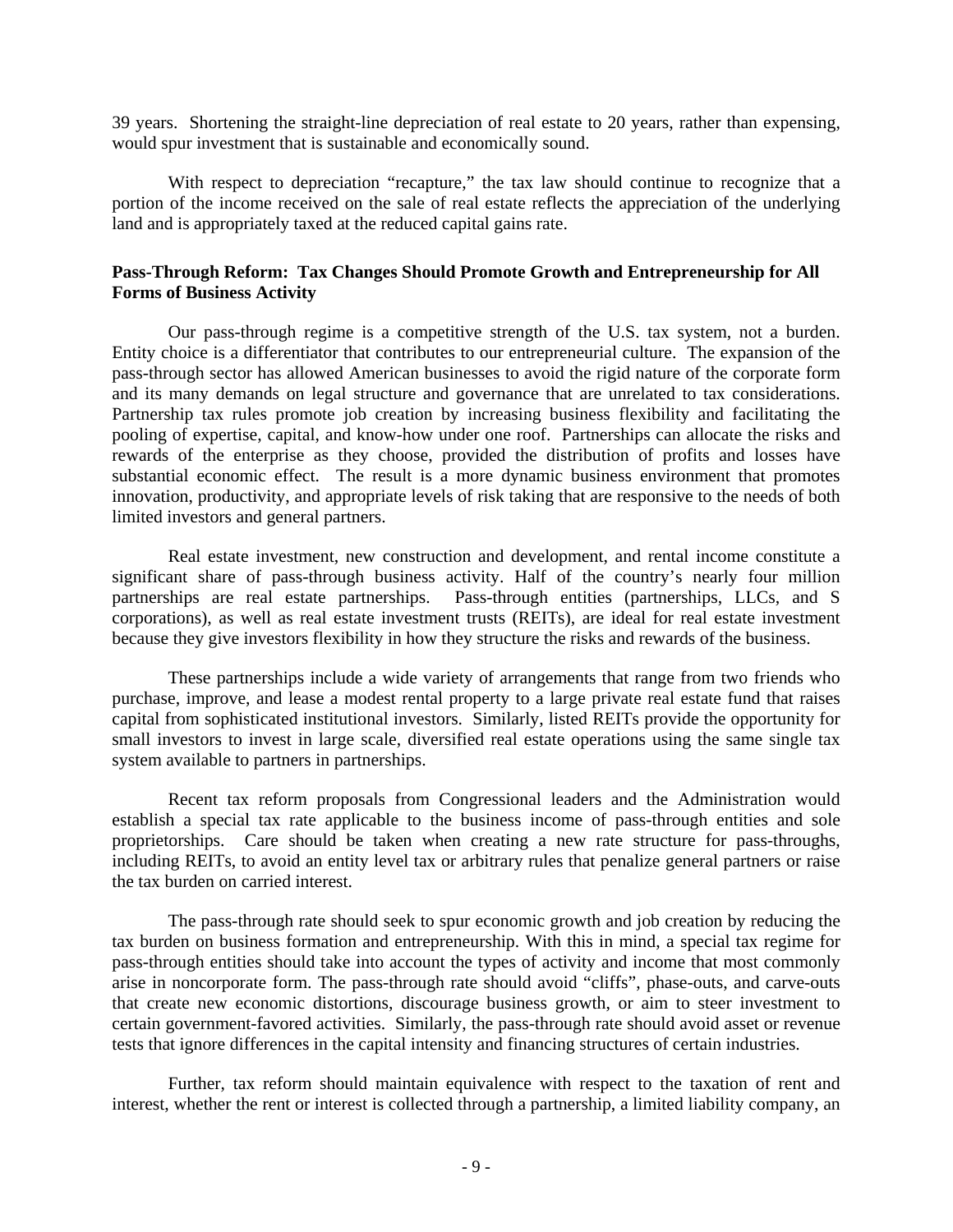S corporation, or a REIT. Under current law, a dollar of rental or interest income, whether received through a REIT or a pass-through entity such as a partnership, has the same rate, character and timing for tax purposes. A shift away from equivalence would discriminate against REIT-based rent or interest received by owners of the REITs, even though REITs are not permitted to keep the rent or interest and must pay it out annually to owners.

Lastly, the pass-through rate should avoid changes that unintentionally reduce incentives for entrepreneurial risk-taking and capital formation. For example, the pass-through rate should preserve a partnership's ability to extend participation in the capital appreciation of the business and its assets to a general partner who bears risk and contributes sweat equity. The character of income should continue to be determined at the partnership level.

The Real Estate Roundtable's Tax Policy Advisory Committee has produced a white paper that suggests one possible approach for how to design a reduced tax rate applicable to pass-through business income.

In short, rather than specifically seeking to measure reasonable compensation or create an arbitrary rule that taxes a specific percentage of pass-through income as ordinary and a percentage at the business rate, the proposal looks at the relationships between the partners. If a partner spends only a *de minimis* number of hours providing services, then all of the partner's income is taxed at the pass-through rate. If there are limited partners earning the same return as the partner providing services (i.e., providing a "benchmark"), then all the service partner's income is taxed at the passthrough rate. Finally, if there is no benchmark provided by outside investors, then the service partner would qualify for the pass-through rate to the extent of a specified return on investment (perhaps 12 percent). Amounts above the specified percentage would be taxed as ordinary income.

This approach would provide greater certainty to taxpayers at the outset of a business venture. It would eliminate many of the administrative challenges associated with measuring reasonable compensation and create fewer opportunities for abuse. The white paper acknowledges that there may be situations where an approach based on reasonable compensation or other factors may be appropriate and more equitable. The proposal only relates to the operating income of a passthrough business.

# **Capital Gains and Entrepreneurial Risk Taking – A Key Differentiator that Encourages Vibrant and Dynamic Economic Growth**

The tax code has historically encouraged and rewarded risk taking and entrepreneurship, and our tax rules have recognized that risk can involve much more than the contribution of capital or cash. Low capital gains tax rates help stimulate economic growth, increase investment, and create jobs. In addition to encouraging risk-taking and entrepreneurship—core strengths of the American economic model—low capital gains rates reduce the tax-driven "lock up" of assets that prevents properties from being put to their best and most efficient use. Low capital gains taxes also minimize distortions that result from taxing inflation-induced, uneconomic gains.

Because of the capital-intensive nature of long-lived real estate assets, real estate partnerships often bring together (1) a general partner who manages the business in exchange for an annual management fee and a share of the profits and (2) investors who serve as limited partners and contribute capital. Incorporating "carried interest" into the partnership structure allows entrepreneurs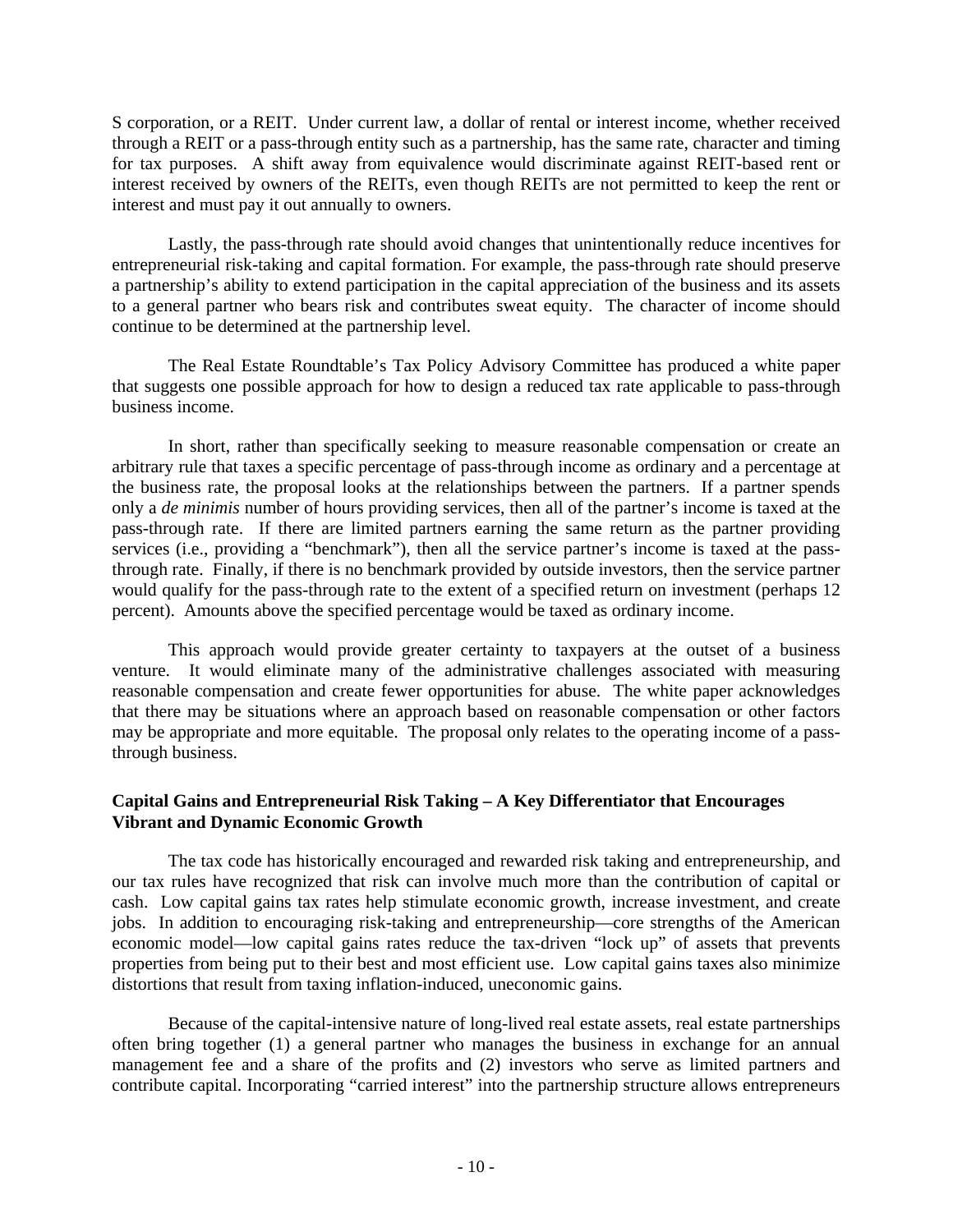to match their expertise and risk assumption with financial partners and aligns the parties' economic interests so that entrepreneurial risk taking is viable.

Tax reform should preserve the longstanding rule that determines the character of partnership income at the partnership level. Changes to carried interest taxation would instill substantial uncertainty in the marketplace and have a chilling effect on capital investment. Congress should reject legislation that specifically targets capital gain on real estate sales (including carried interest), and any comprehensive tax restructuring should continue to encourage capital formation and appropriate entrepreneurial risk taking for the benefit of the broader economy and job creation.

### **Like-Kind Exchanges: A Valuable Tool for Business Expansion, Growth, and Job Creation**

Under current law, section 1031 of the tax code ensures that taxpayers may defer the immediate recognition of capital gains when property is exchanged for property of a like kind. In order to qualify for full tax deferral, a like-kind exchange transaction must involve property used in a trade or business, or held as an investment, and all proceeds (including equity and debt) from the relinquished property must be reinvested in the replacement property. Section 1031 is used by all sizes and types of real estate owners, including individuals, partnerships, LLCs, and corporations. While the House Blueprint does not expressly address like-kind exchanges, we understand some policymakers view immediate expensing as a viable replacement for section 1031 of the tax code. We disagree.

Real estate like-kind exchanges generate broad economic and environmental benefits, and Section 1031 should be preserved without new limitations on the deferral of gains. Exchanges spur greater capital investment in long-lived, productive real estate assets and support job growth, while also contributing to critical land conservation efforts and facilitating the smooth functioning of the real estate market. Without Section 1031, many of these properties would languish underutilized and short of investment because of the tax burden that would apply to an outright sale. Recent academic research analyzing 18 years of like-kind exchange transactions involving real estate found that they lead to greater capital expenditures, investment, and tax revenue while reducing the use of leverage and improving market liquidity.<sup>7</sup> Another study by EY concluded that new restrictions would increase the cost of capital, discourage entrepreneurship and risk taking, and slow the velocity of investment.<sup>8</sup> As currently understood, the Blueprint would not fully replicate the benefits of section 1031, particularly to the extent that the land component of real estate remains ineligible for immediate expensing.

 7 Professors David C. Ling (Univ. Fla.) and Milena Petrova (Syracuse U.), *The Economic Impact of Repealing or Limiting Section 1031 Like-Kind Exchanges in Real Estate* (June 2015), *available at*: http://warrington.ufl.edu/departments/fire/docs/paper\_Ling-Petrova EconomicImpactOfRepealingOrLimitingSection1031.pdf.

<sup>8</sup> EY, Economic Impact of Repealing Like-Kind Exchange Rules (Nov. 2015), *available at*: http://www.1031taxreform.com/1031economics.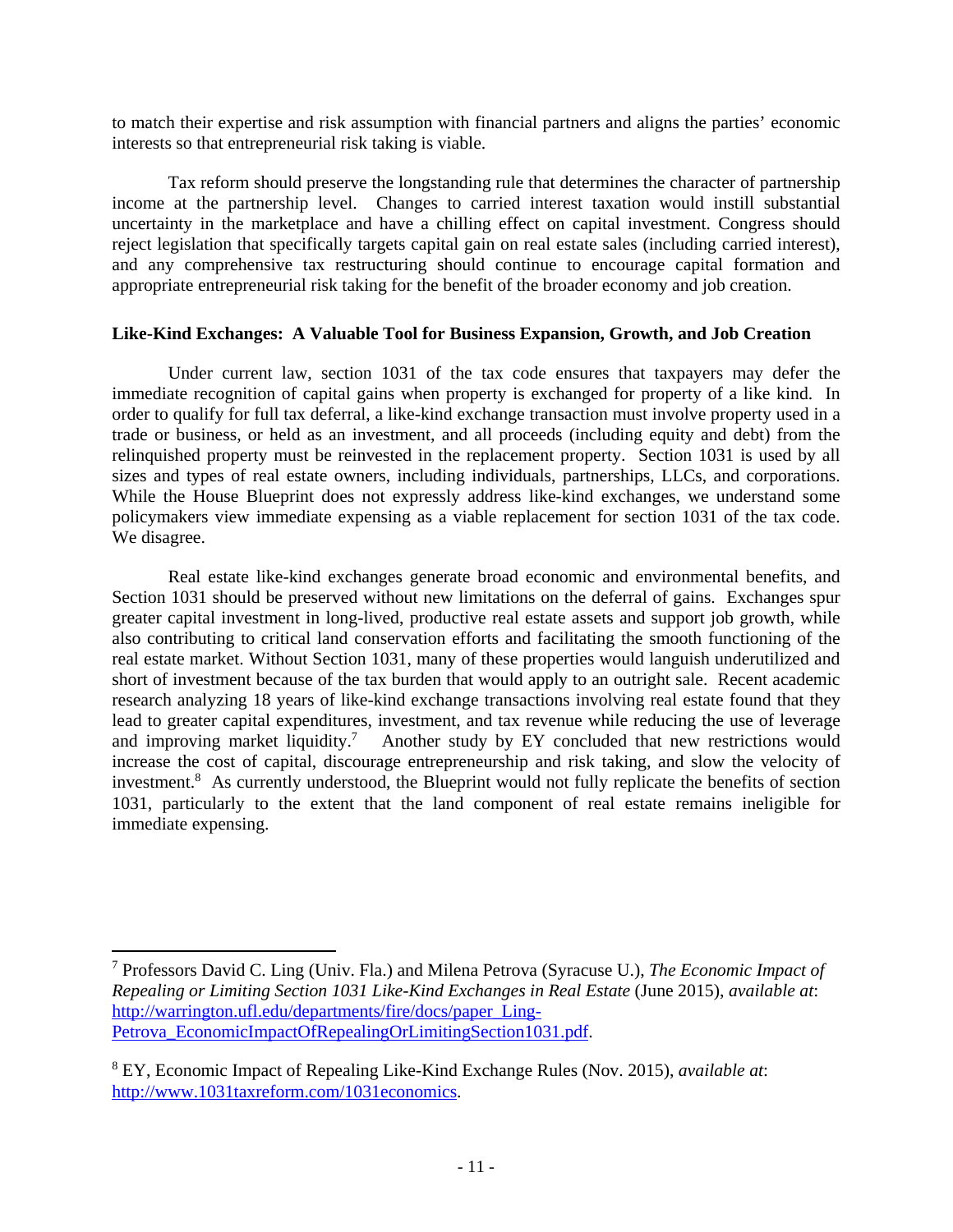## **State and Local Tax Deduction: Vital to Economic Health and Well-Being of Local Communities**

State and local taxes are the principal source of financing for schools, roads, law enforcement and other infrastructure and public services that help create strong, economically thriving communities. Throughout the country, real estate is the largest contributor to the local tax base. Most state and local taxes, including real estate taxes, are deductible from federal income. Eliminating the deductibility of state and local taxes could disrupt demand for commercial real estate in many parts of the country while raising taxes on millions of Americans. It would shift power away from local communities in favor of the federal government. The deductibility of state and local taxes is grounded in the Constitution, federalism, and states' rights. The state and local tax deduction prevents an erosion of local governance and decision-making by prohibiting the federal government from double-taxing amounts already taxed at the state and local level. The burden of the change will fall disproportionately on those regions that generate the most tax revenue for the federal government—and the reduced demand for commercial real estate in certain regions could lower property values and limit the ability of the industry to continue creating jobs and driving economic growth.

## **Transition Rules/Technical Adjustments: Tax Reform Must Avoid Past Mistakes, Provide Well-Designed Transition Regime**

The \$13-15 trillion of existing commercial real estate stock and \$3.8 trillion of commercial real estate mortgage debt creates immense transition challenges for tax reform. The stock of existing commercial real estate is more than 12 times the size of total annual private investment in equipment and machinery. Retroactive tax changes and poorly designed transition rules in the *Tax Reform Act of 1986* triggered a real estate depression and economic recession. Those reforms (primarily, the passive activity loss rules) were minor compared to the types of changes contemplated in the House Blueprint. Grandfathering existing investment under the current rules, alone, is not sufficient if new real estate investment is subject to a dramatically different regime. Tax reform should provide a well-designed transition regime that minimizes dislocation in real estate markets.

Additionally, care should be taken to adjust the REIT rules appropriately to ensure that the Congressional intent to allow average investors to access high quality commercial real estate is not hampered.

### **Foreign Investment in Real Property Tax Act (FIRPTA): Reform Could Boost U.S. Real Estate and Infrastructure by Repealing Outdated Barriers to Foreign Capital**

The punitive *Foreign Investment in Real Property Tax Act* (*FIRPTA*) regime subjects gains on foreign equity investment in U.S. real estate or infrastructure to a much higher tax burden than applies to a foreign investor purchasing a U.S. stock or bond, or an investment in any other asset class. In addition to the tax burden, the withholding and administrative filing requirements associated with *FIRPTA* are frequently cited by foreign taxpayers as principal reasons for avoiding the U.S. real estate market. *FIRPTA* is a major impediment to greater private investment in both U.S. real estate and infrastructure.